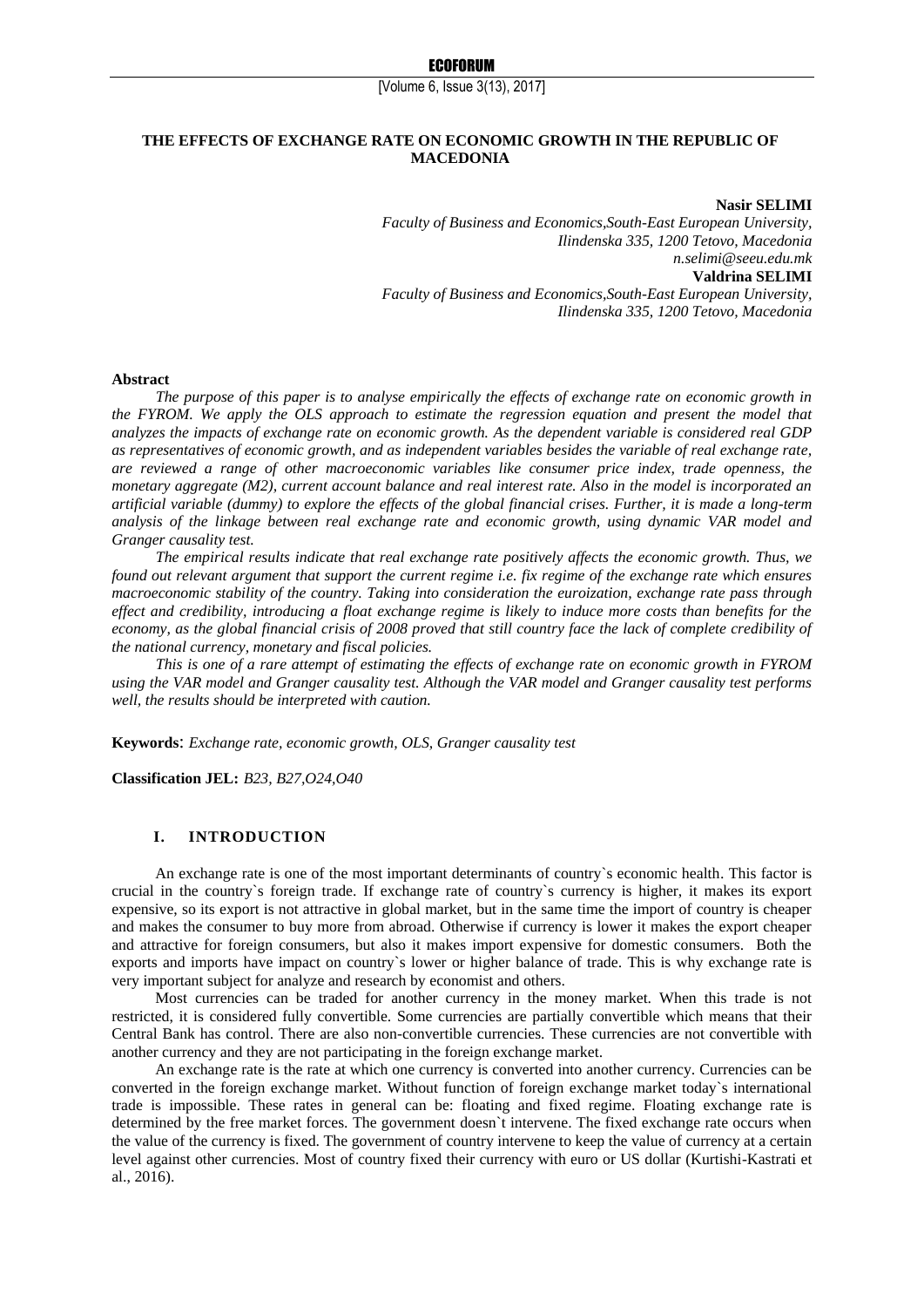#### ECOFORUM

## [Volume 6, Issue 3(13), 2017]

There are many determinants of exchange rate. The main factors are: differentials on inflation, differentials on interest rate, current account deficits, public debt, political stability and economic performance. According to the monetary approach the determination of exchange rate are: the relative money supplies, the relative velocities of money and the relative national outputs.

## **II. LITERATURE REVIEW**

## **THEORETICAL ISSUES**

Macedonian`s economy today is characterized as a small and open economy with ambition to integrate to the European Union. The process of integration support the single currency with argument that it is in favor of international trade and stability of exchange rate.

The forces that determined the exchange rate are complex and many authors don`t have consensus about them. On the other side the impact of determinants to exchange rate in the export and import is most important for a country.

Similarity with market of goods, the determinant of exchange rate is the demand and supply of one currency relative to the demand and supply of another currency. If in the money market the demand for euro is greater than supply the exchange rate of euro will change. Euro in this case will appreciate. The contrary will happen if in the money market the supply for euro is greater than demand. Euro in this case will depreciate. Of course, that there are a lot conditions which impact on changing of demand and supply of a currency, but the prices is the most important in the determination of exchange rate. To understand this relation, we should note the importance of two economic propositions the law of one price and the theory of purchasing power parity (PPP). Inflation is a monetary phenomena. It reduces the value of money. As a general rule is that if the country has low inflation rate its currency value is rising and the opposite if the country has higher inflation rate its currency will depreciate.

Interest rate is also correlated with exchange rate. Central banks can manipulate with interest rate which automatically influences in change the inflation rate and then in changing the exchange rate. In countries where inflation is expected to be high, interest rates also will be high. This is normally because investors want compensation for the decline in the value of their money. This relationship is known as Fisher Effect.

Another important determinant of exchange rate is current-account deficit. It is related with balance of trade of country. The current account deficit is happening when a country is importing more than exporting goods, services, interest and dividends. In those case country is selling with low prices and baying with higher prices which reflect for increasing demand for foreign currency. This situation impact on lowers the value of country currency and change its exchange rates.

Public debt is another determinant on the exchange rate. It happens when the government of a country expend more many in the public-sector projects and government funding. Large debt stimulate inflation and the investors are not interesting to invest in those countries because the risk of default is great.

Foreign investors want to invest in the countries where economy and political situation is stable. They don`t have confidence to invest in the country where political and economy performance are weak. It is known as investor psychology and bandwagon effects (*see*Selimi et al., 2016).

#### **PREVIOUS EMPIRICAL FINDINGS**

There are many authors that have different meaning about the effect of exchange rate on the economic growth. Some of them conclude that exchange rate have positive effect on the economic growth and some not.

Besimi (2003) explains connection effects of exchange rate variability in international trade the experience of Republic of Macedonia. He concluded that the effect of exchange rate variability in international trade is endogen that means it depend on the exchange rate regime. So, on the period of higher exchange rate variability the effect on the international trade is negative and very volatile, while in the period of lower exchange rate the effect on the international trade is less volatile, and the sign is moving from negative toward positive.

Fetai (2013) in his finding consider that all econometrics results show that introducing a different strategy of the exchange rate targeting in order to promote rapid economic growth could easy disturb macroeconomic stability without any significant economic benefits. In the long term, the coefficient of exchange rate reveals that a 1% change in the exchange rate will generate an increase in the prices level of 0.52%, indicating that 52% of changes in the exchange rate feed into the prices level. He suggests that introducing a different strategy of the exchange rate regime is likely to incur more cost than benefits.

Coricelli, Jazbec and Masten (2004) in their working paper found that the combination of exchange rate regime and monetary policy contribute to the differences in inflation rates among CEEC-4. The paper finds a strong pass-through from nominal exchange rates to domestic inflation. In such context, the dichotomy between inflation targeting and exchange rate targeting is more apparent than real.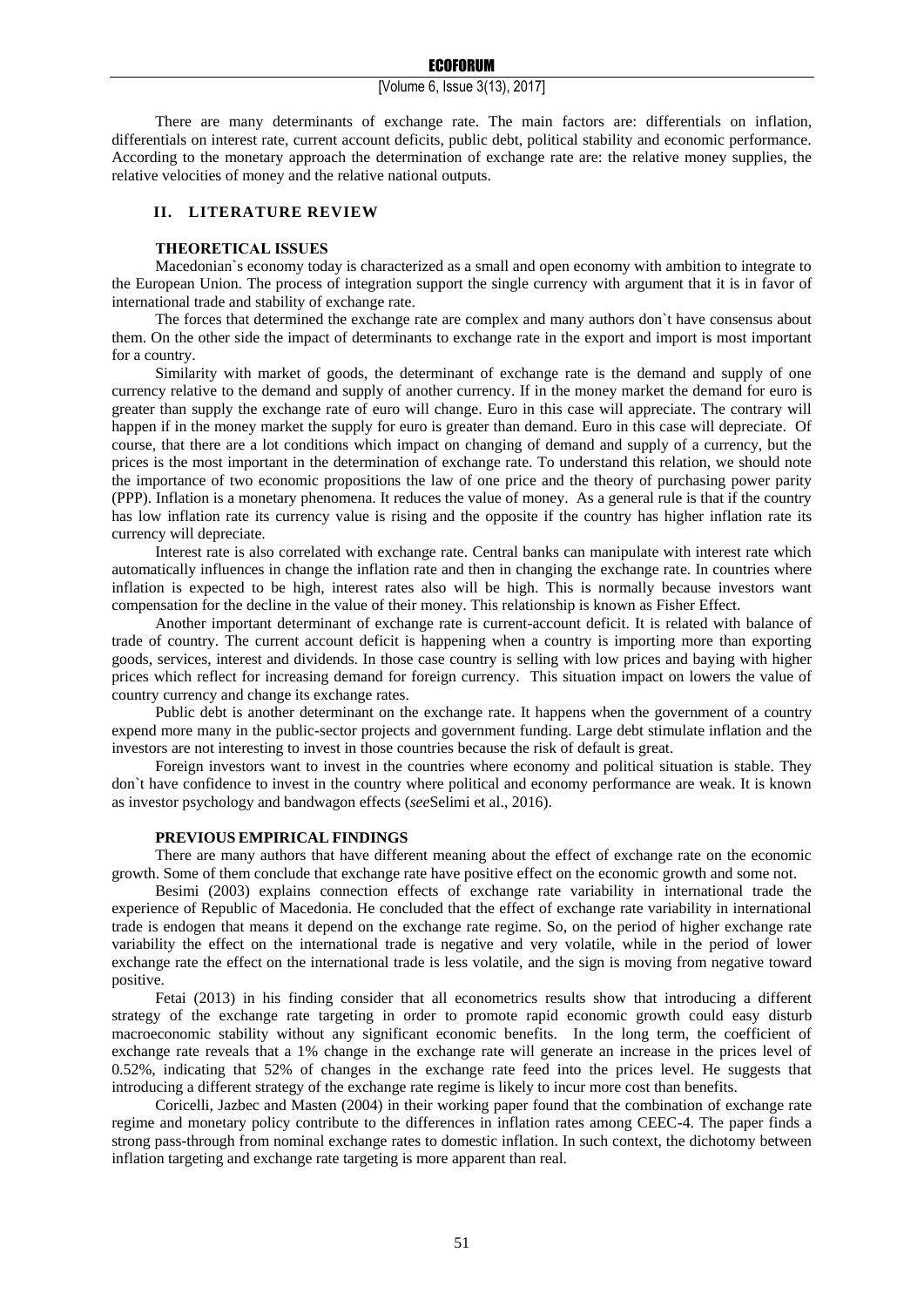### [Volume 6, Issue 3(13), 2017]

### **III. METHODOLOGY AND DATA**

We apply the OLS approach to estimate the regression equation and present the model that analyzes the impacts of exchange rate on economic growth. As the dependent variable is considered real GDP as representatives of economic growth, and as independent variables besides the variable of real exchange rate (RER), are included a range of other macroeconomic variables, consumer price index (CPI), monetary aggregate (M2), current account balance (CAB), trade openness (OPENES) and real interests rate (RIR). Also in the model is incorporated an artificial variable (dummy) to explore the effects of the global financial crises into the economic development. Besides static models, estimated with the OLS method, it is made a long-term analysis of the linkage between exchange rate and economic growth, using a dynamic VAR model and Granger causality test.

The quarterly data series are used in the empirical analysis, covering the period 1998q1-2015q1. The main sources of data are the National Bank (NBRM) and the State Statistical Office (SSO). All the used series previously are adjusted for the effect of seasonality using ARIMA X12.

The following model represents the linear regression model by which we try to analyze the impacts of real exchange rate on economic growth.

$$
\mathbf{lnRGDP}_{i} = c + \beta_1 lnRER_i + \sum_{m=2}^{M} \beta_m lnX_{im} + \gamma D_s + \varepsilon_i
$$

where  $RGDP$  is real GDP with constant prices in time *i*; *c* is the constant;  $RER$  – is the real exchange rate<sup>1</sup>; with  $X_{m}$ – we represent other macroeconomic explanatory variables considered in the model;  $D -$  is a dummy variable that is included to capture the effects of the last global financial and economic crisis (2009q1-2011q4). The dummy variable is the divisive period:

*D=1 if the data belongs to the period of crisis*

# *D=0 if the data belong to the period out of crisis*

with ' $\epsilon$ ' is presented the error term, or stochastic factor that is supposed to be with zero conditional mean and constant variance,  $ie E(\epsilon_i) = \mathbf{0}$  for each period *i*. All the data are transformed into logarithms.

# **IV. EMPIRICAL RESULTS**

## **Unit root test**

-

Before evaluating regression models, we have done testing of stationary of variables through the Augmented Dickey-Fuller (ADF) test and Philip-Perron(PP). The results are given in the Table1

| Table 1. Chil Tool ast statistics of scries |           |              |         |                  |         |                 |  |
|---------------------------------------------|-----------|--------------|---------|------------------|---------|-----------------|--|
| Variables                                   | Test      | t-statistics | p-value | t-statistics     | p-value |                 |  |
|                                             |           | Level        |         | First difference |         | <b>Decision</b> |  |
| Ln RGDP                                     | ADF       | $-1.726$     | 0.368   | $-3.370**$       | 0.020   |                 |  |
|                                             |           |              |         |                  |         | I(1)            |  |
|                                             | PP        | $-1.699$     | 0.470   | $-5.010***$      | 0.000   |                 |  |
| Ln RER                                      | ADF       | $-0.632$     | 0.779   | $-3.462***$      | 0.000   |                 |  |
|                                             |           |              |         |                  |         | I(1)            |  |
|                                             | <b>PP</b> | $-0.514$     | 0.645   | $-4.262***$      | 0.000   |                 |  |
| Ln CPI                                      | ADF       | $-1.899$     | 0.301   | $-5.066***$      | 0.000   |                 |  |
|                                             |           |              |         |                  |         | I(1)            |  |
|                                             | PP        | $-1.743$     | 0.592   | $-6.791***$      | 0.000   |                 |  |
| <b>Ln OPENES</b>                            | ADF       | $-0.993$     | 0.791   | $-4.025***$      | 0.006   |                 |  |
|                                             |           |              |         |                  |         | I(1)            |  |
|                                             | <b>PP</b> | $-2.941$     | 0.156   | $-5.982***$      | 0.000   |                 |  |
| Ln M2                                       | ADF       | $-1.668$     | 0.399   | $-3.094**$       | 0.039   |                 |  |
|                                             |           |              |         |                  |         | I(1)            |  |
|                                             | <b>PP</b> | -1.891       | 0.129   | $-4.049**$       | 0.042   |                 |  |

|  |  | Table 1. Unit root test statistics of series |  |
|--|--|----------------------------------------------|--|
|  |  |                                              |  |

<sup>&</sup>lt;sup>1</sup> The real exchange rate is:  $R = EP^*/P$  where E is the nomina[l domestic-currencyprice](http://www.investorwords.com/15350/domestic_currency.html) o[f foreign](http://www.investorwords.com/9750/foreign.html) currency, P is th[e domestic](http://www.investorwords.com/1539/domestic.html) price level, and P\* is the foreign price level.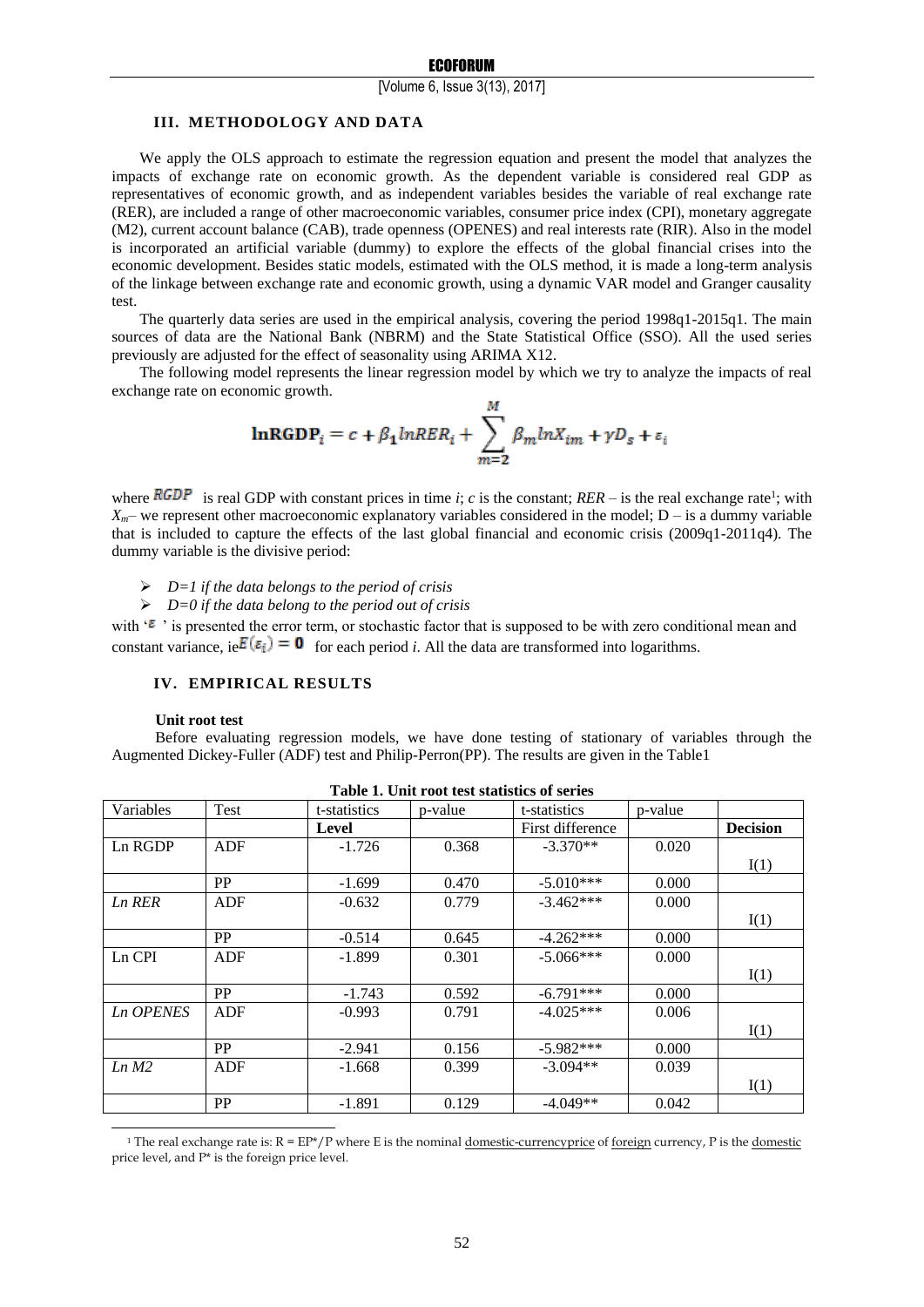[Volume 6, Issue 3(13), 2017]

| $Ln$ $CAB$ | ADF | $-3.323$ | 0.037 | $\overline{\phantom{0}}$ | $\overline{\phantom{a}}$ |      |
|------------|-----|----------|-------|--------------------------|--------------------------|------|
|            |     |          |       |                          |                          | I(0) |
|            | PP  | $-3.714$ | 0.006 |                          | $\overline{\phantom{a}}$ |      |
| Ln RIR     | ADF | $-1.676$ | 0.134 | $-3.445**$               | 0.019                    |      |
|            |     |          |       |                          |                          | I(1) |
|            | PP  | $-2.577$ | 0.109 | $-5.6045**$              | 0.000                    |      |
|            |     |          |       |                          |                          |      |

*Note*:\*\* represents the rejection of null hypotheses in the 5% level of significance. The critical value is - 2.926, \*\*\* represents the rejection of null hypotheses in the 1% level of significance. The critical value is -3.577. Source: Authors' calculations

Based on the Dickey- Fuller and Philips-Perron tests, only the current account balance is stationary in its level whereas, all the other variables are non-stationary in their level, but they are transformed to stationary by taking the first difference.

Results of regression models

In this part are given the empirical results of regression models with various specifications. The results show that RER is with positive sign and statistically significant already in all models (see Table 2).

| Table 2. Results with various specifications |                |                |                |                |                |  |
|----------------------------------------------|----------------|----------------|----------------|----------------|----------------|--|
| <b>Variables</b>                             | <b>Model 1</b> | <b>Model 2</b> | <b>Model 3</b> | <b>Model 4</b> | <b>Model 5</b> |  |
| D lnRER sa                                   | 0.0039         | 0.0041         | 0.0057         | 0.0023         | 0.0072         |  |
|                                              | $(2.95)$ **    | $(2.29)$ **    | $(2.13)$ **    | $(1.92)^*$     | $(2.38)$ **    |  |
| D lnM2 sa                                    | 0.0141         | 0.0227         | 0.0255         | 0.0401         | 0.0149         |  |
|                                              | $(3.11)$ ***   | $(3.20)$ ***   | $(2.98)$ **    | $(2.82)$ **    | $(3.43)$ ***   |  |
| D InOPENES sa                                | 0.0669         | 0.0692         | 0.0518         | 0.0505         | 0.0801         |  |
|                                              | $(1.98)$ **    | $(1.88)$ *     | $(2.88)$ ***   | $(2.53)*$      | $(2.36)$ **    |  |
| D lnCPI sa                                   |                | 0.1382         |                |                |                |  |
|                                              |                | (1.20)         |                |                |                |  |
| D lnRIR sa                                   |                |                | $-0.2390$      |                |                |  |
|                                              |                |                | $(-0.81)$      |                |                |  |
| D_CAB_sa                                     |                |                |                | $-0.225$       |                |  |
|                                              |                |                |                | $(-0.34)$      |                |  |
| D Crisis                                     |                |                |                |                | $-0.0123$      |  |
|                                              |                |                |                |                | $(-2.06)*$     |  |
| $\mathbb{R}^2$                               | 0.661          | 0.677          | 0.672          | 0.637          | 0.663          |  |

| Table 2. Results with various specifications |
|----------------------------------------------|
|----------------------------------------------|

*Note:* The notifications \*\*\*, \*\* and \* denote 1%, 5% and 10% level of significance, respectively. D-means first diference and SA-seasonally adjusted time series.

Source:Authors' calculations

Also, the variables of monetary aggregate M2 and trade openness are with positive sign and statistically significant in all model specifications, whereas consumer price index, current account balance and real interest rates resulted statistically insignificant. Regarding the dummy variable, the coefficient is with negative sign and statistically significant, thus the crisis affected negatively the real GDP.

We further investigate for the possible long run relationship between RER and real GDP by performing an unrestricted VAR model. We first find the optimal time lags for these two variables, so basing on Akaike Information Criterion we consider 4 lags in this analysis. Regarding the regression results of VAR model, at least one coefficient of lags of RER was found to be statistically significant, implying that there exists a long run relationship between RER and real GDP.

In the same time we defined the causality between RER and GDP through Granger causality analysis. This analysis investigates whether the RER follow the changes of GDP or vice versa. Base on table number 3 we can concludes also that the null hypothesis that GDP does not Granger causes. RER cannot be rejected, meaning that the GDP does not influence RER and a change in GDP doesn't cause any change in RER. On the opposite the null hypothesis for the causality of RER related to GDP can be rejected, so if the level of RER increases the GDP will follow.

Causality between exchange rate (RER) and M2 estimates the second equation. Here also the null hypothesis cannot be rejeceted, this mean that if RER will change, M2 will not follow and vice-versa. From this we can conclude that these two variables are also statistically independent. So, a devaluation of the Denar/Euro will have on the monetary aggregate M2 approximately zero effect.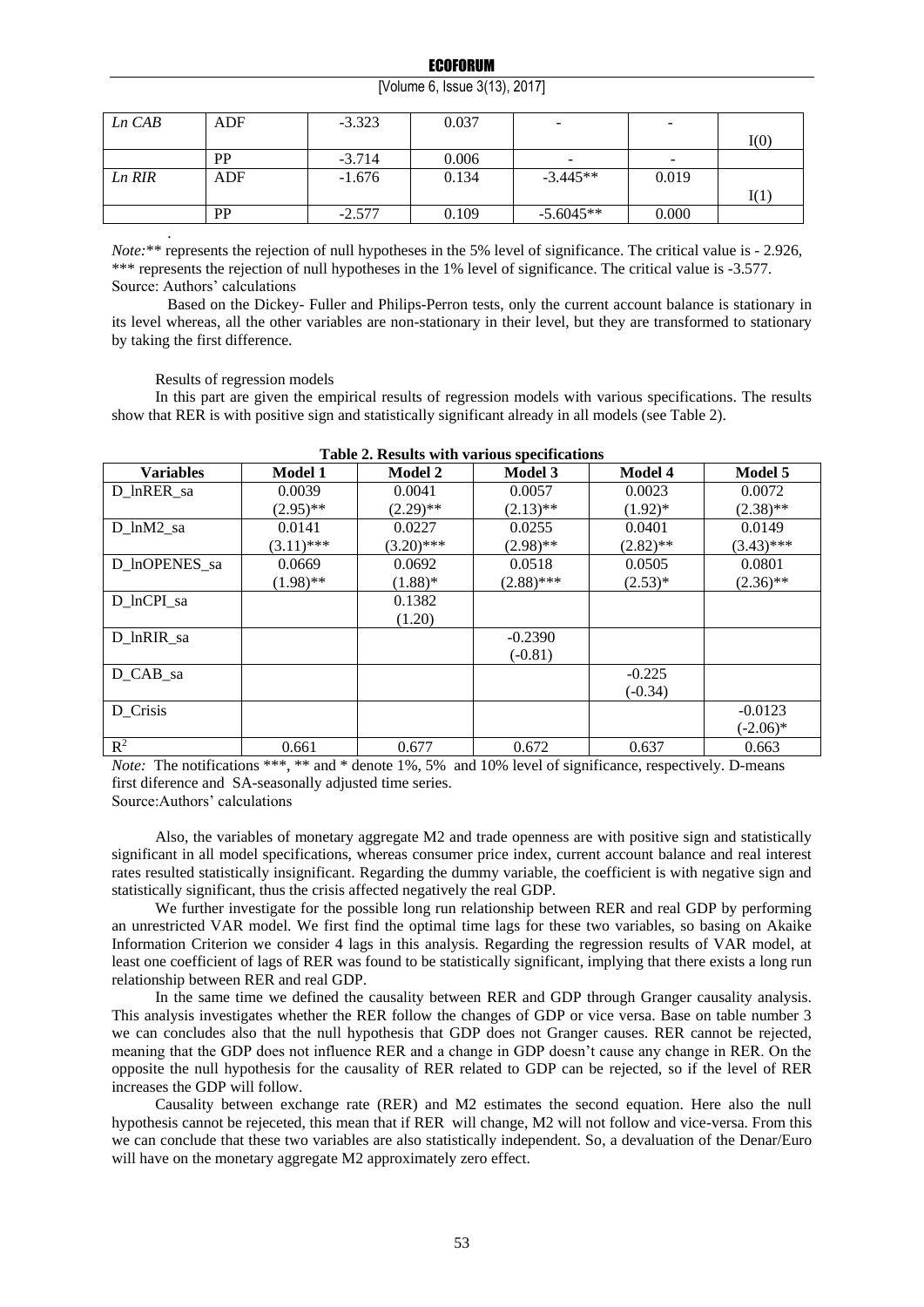## ECOFORUM

## [Volume 6, Issue 3(13), 2017]

The relationship between trade openness and exchange rate respectively.the current account and exchange rate belong to the third and sixth equations. From the causality test is clear that for these equations the null hypothesis cannot be rejected for the both versions. This means that trade openness does not granger cause exchange rate. Also the current account does not Granger cause exchange rate and vice-versa. A devaluation of the Denar/Euro will have zero effect on current account and trade openness.

| Null Hypothesis:                           | <b>Obs</b> |                    |        |
|--------------------------------------------|------------|--------------------|--------|
|                                            |            | F-Statistic        | Prob.  |
| GDP does not Granger Cause RER             |            | 13.40454           | 0.0252 |
| RER does not Granger Cause GDP             | 69         | 0.46655            | 0.7599 |
| M2 does not Granger Cause RER              |            |                    | 0.3191 |
| RER does not Granger Cause M2              | 69         | 1.20869 1.59565    | 0.1904 |
| <b>OPENNESS</b> does not Granger Cause RER |            |                    | 0.3387 |
| RER does not Granger Cause OPENNESS        | 69         | 1.16291<br>1.13364 | 0.3517 |
| M2 does not Granger Cause GDP              |            |                    | 0.0910 |
| GDP does not Granger Cause M2              | 69         | 2.13105 2.04451    | 0.1026 |
| <b>OPENNESS</b> does not Granger Cause GDP |            |                    | 0.1907 |
| GDP does not Granger Cause OPENNESS        | 69         | 1.59458 0.51534    | 0.7248 |
| CAB does not Granger Cause RER             |            |                    | 0.4523 |
| RER does not Granger Cause CAB             | 69         | 0.93364<br>1.90706 | 0.1242 |
| .                                          |            |                    |        |

# **Table 3. Granger Causality Wald Tests**

Sample: 1998Q1- 2015Q1 Lags: 4

## Source:Authors' calculations

In general our findings from this study are some important arguments that support the actual fix exchange regime: first, the current account deficit and poor performance of open trade do not rely on the exchange rate. Second, export and import and monetary aggregates do not granger cause the exchange rate. Third, with a fix exchange regime the Central Bank of Macedonia can control the degree of euroisation. Forth, the credibility towards national currency is much higher.

The main objective of this study was to examine the effects of exchange rate on economic growth of FYROM. By applying the OLS approach we found that real exchange rate (RER) positively affects the economic growth of the country. The research further attempts to investigate the effect of RER on economic growth using the Vector Auto Regression (VAR) and Granger Causality Test. Based on VAR results at least one coefficient of the lags of RER is statistically significant meaning that there exists a long run relationship between real exchange rate (RER) and GDP. The findings of causality test indicate that GDP does not seem to induce RER but, RER seems to induce GDP. Regarding the current account balance, trade openness and monetary aggregate M2, these variables do not cause the exchange rate and likewise, exchange rate does not cause current account, trade openness and M2, respectively. It is evident that the nature of their relationship is influenced by other factors, such as euroization and structural shocks.

## **V. CONCLUSIONS**

The main objective of this study was to examine the effects of exchange rate on economic growth of FYROM. By applying the OLS approach we found that real exchange rate (RER) positively affects the economic growth of the country. The research further attempts to investigate the effect of RER on economic growth using the Vector Auto Regression (VAR) and Granger Causality Test. Based on VAR results at least one coefficient of the lags of RER is statistically significant meaning that there exists a long run relationship between real exchange rate (RER) and GDP. The findings of causality test indicate that GDP does not seem to induce RER but, RER seems to induce GDP. Regarding the current account balance, trade openness and monetary aggregate M2, these variables do not cause the exchange rate and likewise, exchange rate does not cause current account, trade openness and M2, respectively. It is evident that the nature of their relationship is influenced by other factors, such as euroization and structural shocks.

According to the empirical results, we conclude that the current regime i.e. fix regime of the exchange rate ensures macroeconomic stability of the Republic of Macedonia. Having in mean the euroisation characteristics exchange rate pass through effect and credibility. Introducing a float exchange regime is likely to induce more costs than benefits for the economy of the country. Republic of Macedonia has high level of euroisation and with high foreign denominated debt may not be able to afford sharp devaluation because that will increase the burden debt and other negative consequences in the economy.